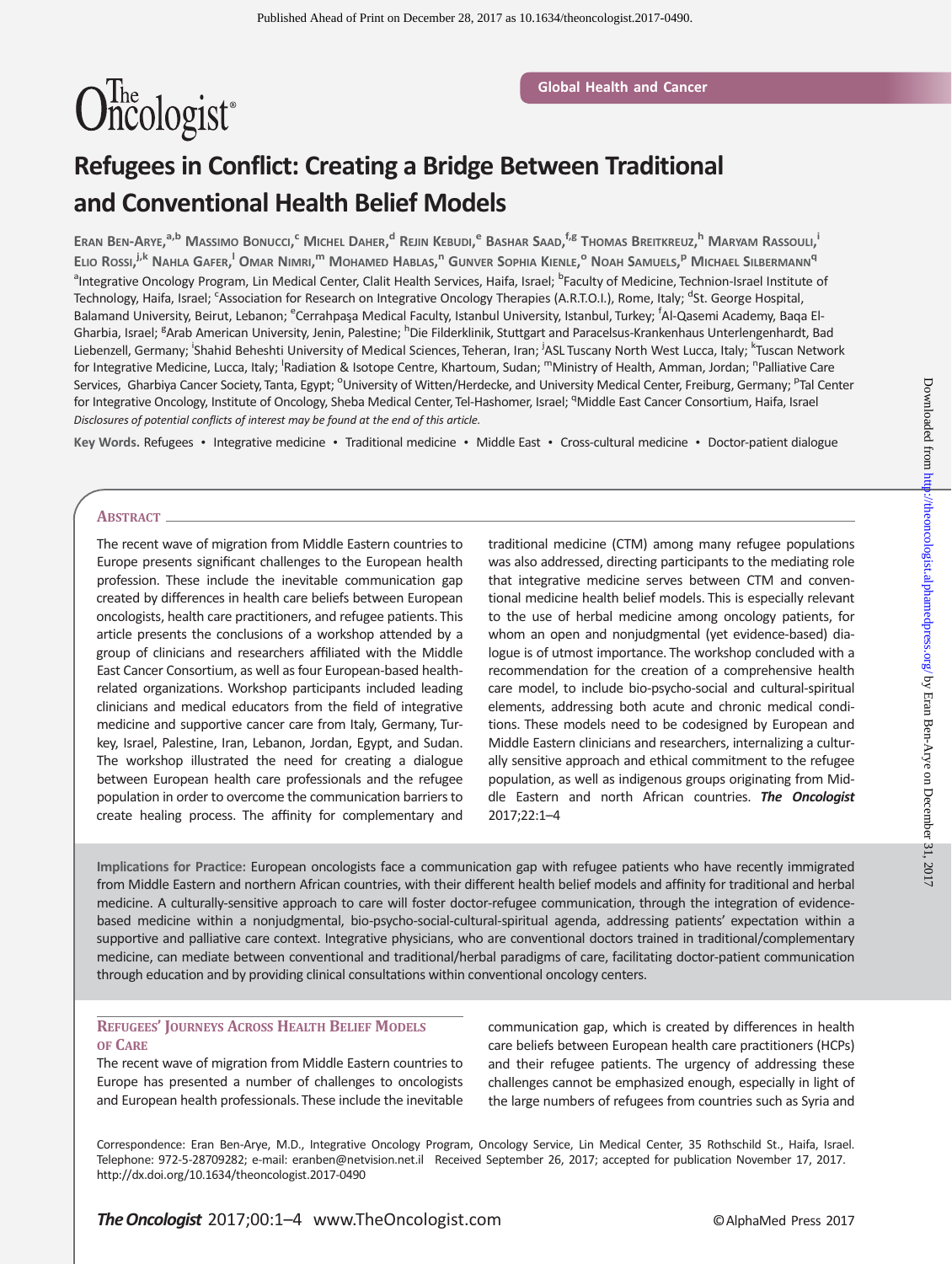Iraq, and with the world watching images of their desperate attempts to reach the shores of countries such as Greece and Italy, among others [1]. Concepts such as compassion, survival, and conscience have been re-emerging in the conversations of more and more HCPs who are devoted to saving and rehabilitating refugees, many of whom have undergone traumatic experiences and lost their sense of security in the psychosocial-cultural-spiritual context of medical care.

Although the rescue efforts on the shores of Europe have been characterized by a paternalistic doctor-patient interaction, the doctor-refugee dialogue in mainland Europe requires a shift in the communication paradigm to one of a shared decisionmaking process that addresses the culture gap between the HCPs' and the refugees' health belief models. The cultural gap that exists between the Eastern collectivistic approach with that of the Western individualistic one has been described by Dwairy et al. and tends to be under-recognized in the Western conventional medical setting [2]. An example of this communication gap is the high prevalence of complementary and traditional medicine (CTM) use among patients of Middle Eastern origin [3]. This population has a high affinity for herbal medicine use within the context of traditional Muslim and Arab medicine. This is especially true for cancer care, in which CTM is often used in conjunction with conventional chemotherapy [4]. Indeed, in Middle Eastern and northern African countries, herbal medicinal products are reportedly being used by over half of patients undergoing chemotherapy [5].

The Middle Eastern Research Group in Integrative Oncology (MERGIO), a group that works under the auspices of the Middle East Cancer Consortium, has been examining ways in which the fostering of a culturally sensitive approach can bridge the HCPpatient communication gap [6]. This is an important objective, especially in light of the potential risks associated with the unmonitored use of CTM therapies such as herbal medicine, while providing significant relief to patients for quality-of-life-related outcomes [7]. The research being conducted by MERGIO has led to a recommendation for the establishment of an integrative model of supportive cancer care within the conventional oncology setting [8]. The model is currently being implemented in a number of clinical settings, under the direction of integrative physicians who are dually trained in supportive care and CTM and whose services are providing patients with culturally sensitive, patientcentered, nonjudgmental, and evidence-based guidance [9].

# MEETING THE "OTHER"

The activities of MERGIO have also led to a number of collaborative initiatives in the Middle Eastern arena, led by leading figures from the fields of palliative, oncology, and integrative care in Europe. In May 2017, a MERGIO research workshop took place as part of the World Congress on Integrative Medicine and Health in Berlin. The workshop was titled "Refugees with Chronic Diseases between the Middle East and Europe: The Role of Traditional and Integrative Medicine in Bridging Gaps." The success of the workshop was enhanced by the participation of 14 clinicians, researchers, and medical educators from Italy, Germany, Turkey, Israel, Palestine, Iran, Lebanon, Jordan, Egypt, and Sudan. The participants' commitment to advancing the healing process among their patients was the prime factor that motivated them to overcome the conflicts and diverse settings of medical care in their countries. However, organizing such a meeting of this unique group of scholars presented a number of challenges to the workshop organizers. These included the numerous international conflicts taking place in the Middle East and increasingly strict European securityrelated constrictions. As a result, three of the Middle Eastern lecturers were unsure of their ability to procure visas that would enable them to attend the workshop, and one scholar from Iraq was indeed prevented from attending as a result.

The MERGIO-led workshop identified a willingness on the part of the participants to share the responsibility for the refugee "problem." The presenters each described their own unique perspective in addressing the suffering experienced by their patients. The challenges they faced in their daily work were found to apply to countries such as Lebanon, which is struggling with a 30% increase in its population, as well as numerous Palestinian refugees [10]; in Jordan, where a third of its population now includes refugees from Syria and Iraq [11]; in Turkey, where there are more than two million refugees and where free medical care is provided to all refugees and to refugee children with cancer [12]; in Iran, where HCPs are providing care to 8.5% of the entire registered refugee population worldwide, primarily from Afghanistan [13]; and in Sudan and Egypt, where oncologists and palliative care practitioners face many challenges treating their own refugee populations [14, 15].

The workshop participants also shared an understanding that the refugees' health-related challenges are not merely a European "problem" that needs to be addressed by European clinicians and health care policy legislators. The approach taken was one of a shared responsibility and decision-making process, acknowledging that clinicians from both Europe and the Middle East should be involved in codesigning interventions for the refugee population. The European HCPs were thus able to benefit from the knowledge and experience of their Middle Eastern colleagues, who could help them identify significant psychologicalsocial-cultural-religious-spiritual gaps, enhancing doctor-patient communication in a culturally sensitive approach.

The interaction between Middle Eastern HCPs and their European counterparts can have a significant impact in specific locations as well, such as the shores of the Greek and Italian islands of Lesbos and Lampedusa. It is at these places that conventional medical care needs to be integrated within a culturally adjusted approach to the treatment of refugee patients, many of whom faced the challenges of long journeys, unwanted pregnancies, and gender-based violence, among others. The need for this type of interchange becomes even more important later on, when refugees begin their settlement and acclimatization in the new host country. This process can be accompanied by chronic illness, such as pain and other somatic symptoms, as well as a rapid rise in cardiovascular and cancer morbidity as a result of the often intensified acculturation processes [16].

# ROLE OF INTEGRATIVE MEDICINE IN MEDIATING BETWEEN MODELS OF HEALTH CARE

The MERGIO workshop meeting also emphasized the need to promote comprehensive care in the refugees' communities, with elements that correspond with their health belief care models, specifically relating to CTM. Middle Eastern patients often express seemingly conflicting expectations from Western health care. They may seek a conventional medical approach, while at the same time turning to CTM practices, particularly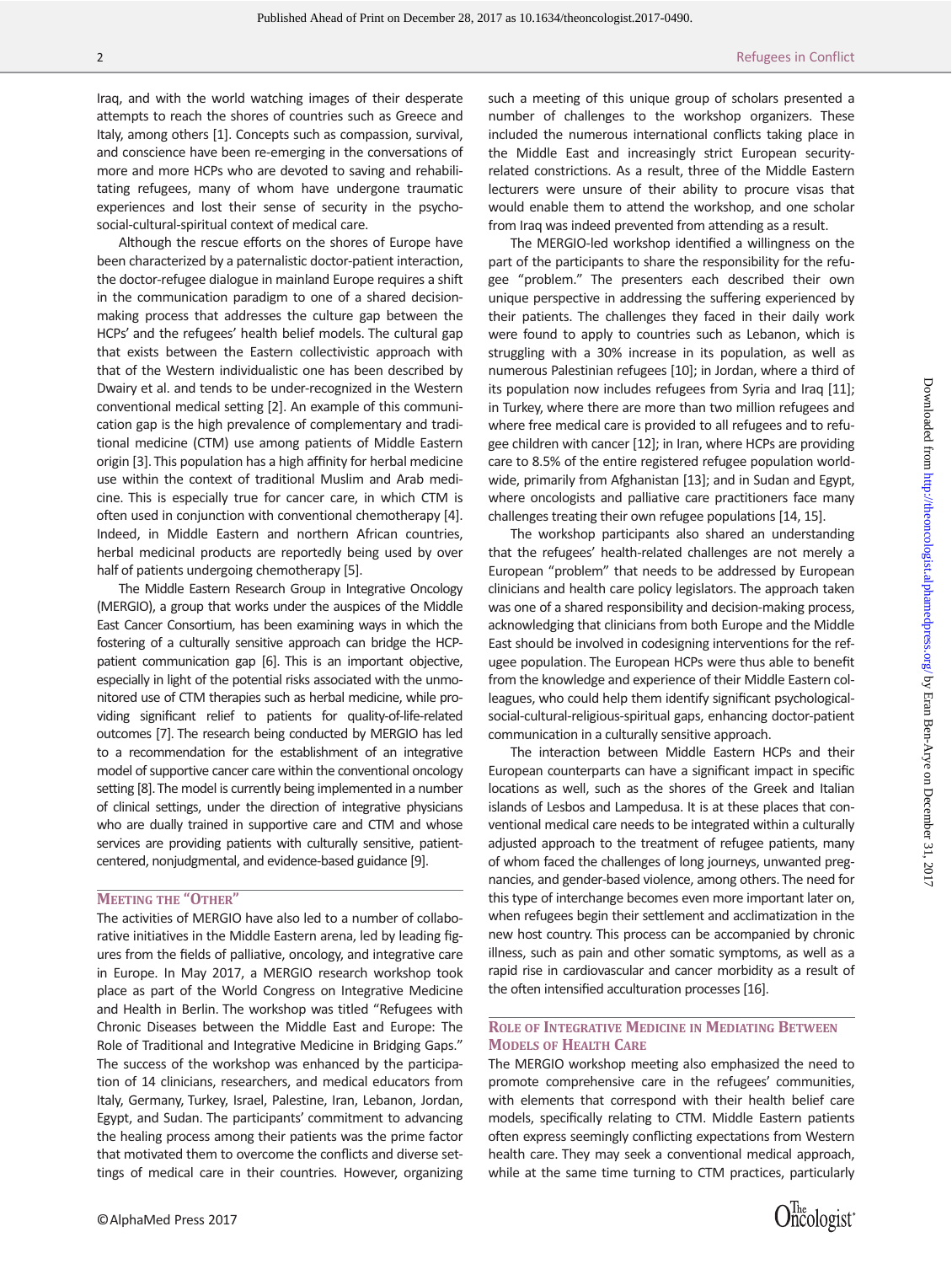the use of Arab and Islamic-based herbal remedies. Once in Europe, many refugees may feel disappointed by what their European HCPs consider to be medical care. They often have difficulty understanding the relevance of what they may perceive as "nonmedical" practices, such as the emphasis placed on lifestyle changes, stress management, "watchful waiting," or even discussing treatment options in a shared decision-making process [17]. Their disappointment in conventional care can be exacerbated by the doctor-patient communication gap and other sociocultural elements and may lead to reluctance to disclose the use of CTM practices such as herbal medicine.

The challenges that were identified during the workshop demonstrate the need for including European integrative physicians in the conventional cancer care setting. These physicians, who are medical doctors with extensive experience and training in complementary medicine, should be playing a central role in mediating between conventional European oncologists and HCPs and Middle Eastern refugee populations. Many CTM modalities (e.g., herbal medicine, manual and mind-body-spiritual approaches) may even provide a venue for promoting a cultural interface between the conventional HCPs and refugees.The goals of this mediation should not be to downplay the place of evidence-based medicine in patient care but rather to enrich the culturally sensitive spectrum that can then, in turn, enhance communication and rapport between the two. In recognition of this need, the World Health Organization has included the integration of traditional medicine in national health care systems as a core issue for its traditional medicine strategy (2014–2023) [18].

This initiative should not, however, be limited to Africa or other isolated areas around the globe. It should also include the promotion of collaborative efforts among integrative physicians and HCPs from Middle Eastern and European nations, including locations such as Berlin, London, and Rome. Supportive and palliative cancer care is an ideal setting in which the integration of a culturally sensitive approach, whose goal is to improve patients' quality of life during active oncology treatment and survivorship, can be of great benefit. Practically, the workshop participants discussed educational initiatives in integrative and CTM palliative care, which would be targeted at a multidisciplinary team of HCPs, primarily physicians and nurses, from European and Middle Eastern oncology centers. The goals of the training programs would first be to educate Middle Eastern HCPs on the safe, effective, economically sustainable, and evidence-based use of CTM therapies for reducing chemotherapy-related toxicities [19], improving adherence to chemotherapy protocol by enhancing patients' quality of life [20], and reducing the risk of herb-drug interactions after integrative physician consultation to be provided within the conventional oncology setting [21]. A second objective of the training program would be to teach European HCPs about traditional medical practices prevalent in the Middle East and North Africa. This would enable them to adopt a culturally sensitive approach in the treatment of their refugee patients, enhancing their ability to communicate with these and other Middle Eastern and Muslim populations in their home countries.

#### **CONCLUSION**

There is a need to advance regional and international collaborative initiatives, designing educational and training programs for oncologists, nurse oncologists, psycho-oncologists, and other HCPs from both European and Middle Eastern countries, with a focus on palliative and supportive cancer care. Such programs would expose HCPs from the two regions to patients' health belief models; address their expectations from doctor-patient communication; and provide safe, effective, and economically sustainable care, including evidence-based CTM modalities that are popular in the Middle East and northern Africa. This process will require training in communication and clinical skills, which need to be focused on in the palliative care setting under the guidance and direction of integrative physicians.This process will, in turn, enable oncology HCPs to adopt a culturally sensitive approach in treating their patients, enhancing their ability to communicate with the refugee and other Muslim populations in their home countries.

#### **ACKNOWLEDGMENTS**

We thank Professor Aviad Haramati and the Conference Presidents at the 2017 World Congress on Integrative Medicine and Health in Berlin for prioritizing the workshop on the European refugee challenge in the Congress agenda. We thank the following institutes for funding: Tuscany Ministry of Health and Legal Office of the General Director (TMoHGD), Italy; Mahle-Stiftung GmbH, Germany; Al-Qasemi Academy, Baqa El-Gharbia, Israel; and the Association for Research on Integrative Oncology Therapies (A.R.T.O.I.), Italy.

#### AUTHOR CONTRIBUTIONS

- Conception/design: Eran Ben-Arye, Massimo Bonucci, Michel Daher, Rejin Kebudi, Bashar Saad, Thomas Breitkreuz, Maryam Rassouli, Elio Rossi, Nahla Gafer, Omar Nimri, Mohamed Hablas, Gunver Sophia Kienle, Noah Samuels, Michael Silbermann
- Manuscript writing: Eran Ben-Arye, Massimo Bonucci, Michel Daher, Rejin Kebudi, Bashar Saad, Thomas Breitkreuz, Maryam Rassouli, Elio Rossi, Nahla Gafer, Omar Nimri, Mohamed Hablas, Gunver Sophia Kienle, Noah Samuels, Michael Silbermann
- Final approval of manuscript: Eran Ben-Arye, Massimo Bonucci, Michel Daher, Rejin Kebudi, Bashar Saad, Thomas Breitkreuz, Maryam Rassouli, Elio Rossi, Nahla Gafer, Omar Nimri, Mohamed Hablas, Gunver Sophia Kienle, Noah Samuels, Michael Silbermann

#### **DISCLOSURES**

The authors indicated no financial relationships.

#### REFERENCES

1. Aljouni K, Al-Mazrou YY, Ammar WS et al. Refugees in the eastern Mediterranean region. Lancet 2015;386:2476–2477.

2. Dwairy M. Culture analysis and metaphor psychotherapy with Arab-Muslim clients. J Clin Psychol 2009;65:199–209.

3. Ben-Arye E, Karkabi K, Karkabi S et al. Attitudes of Arab and Jewish patients toward integration of

complementary medicine in primary care clinics in Israel: A cross-cultural study. Soc Sci Med 2009;68: 177–182.

4. Ben-Arye E, Schiff E, Mutafoglu K et al. Integration of complementary medicine in supportive cancer care: Survey of health-care providers' perspectives from 16 countries in the Middle East. Support Care Cancer 2015;23:2605– 2612.

5. Ben-Arye E. Integrating complementary medicine in cancer supportive care across the Middle East: Challenges and opportunities. In: Palliative Care to the Cancer Patient: The Middle East as a Model to Emerging Countries. Silbermann M, ed. Hauppauge, NY: Nova Science Publishers, 2014:77– 98.

6. Ben-Arye E, Schiff E, Steiner M et al. Wheatgrass in Afifi's garden: Sprouting integrative oncology